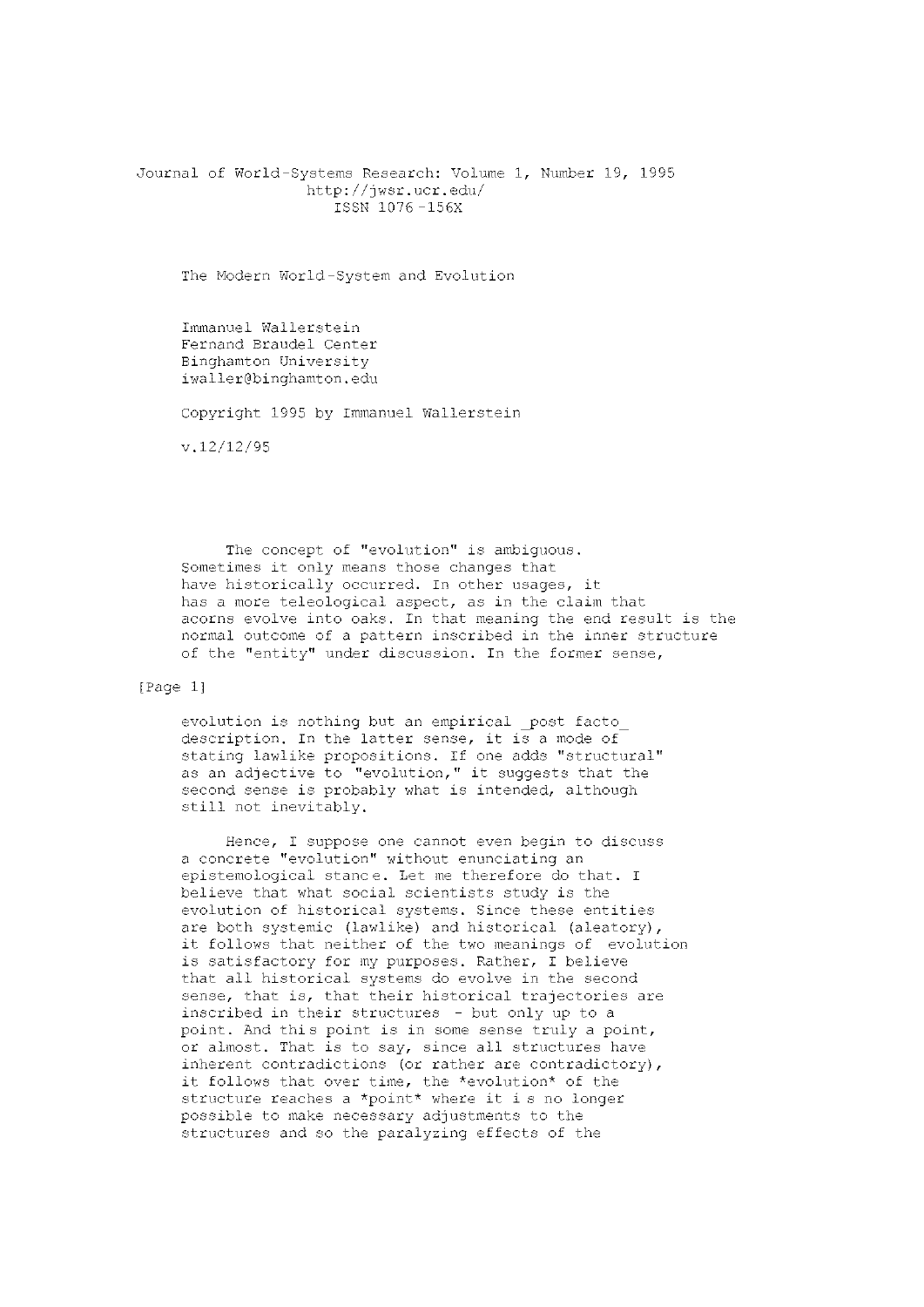contradictions will no longer be contained.

When such a point is reached, further evolution ceases to be explained by the structure; it becomes aleatory. The fluctuations are wild or at least wilder; the impact of minor inputs become major in consequence, and there is a bifurcation, resulting in a new system. But the emerging structure of this new system is \*not\* predictable and is in no way inscribed in the structure of the historical system out of which it is emerging and which has become inviable. It follows that there are no general rules about human evolution,

[Page 2] Journal of World-Systems Research

or the evolution of human social structures, except perhaps at a very abstract and not very meaningful level. For example, it might perhaps be argued that there is a multimillenial trend towards more c omplex historical systems (though even at this vague level I would be cautious), but this tells us little about the successive structures of historical systems, and nothing at all about future ones. In any case, there is no empirical basis for any suggestion of historical progress as inevitable or even as an adequate descrip tion of past history.

This epistemological stance having been asserted, but to be sure not argued here,  $\langle 1 \rangle$  we can proceed to discuss what might be meant by the evolution of the modern world-system. I consider it important to distinguish three processes in the historical life of any system: its genesis; its relatively long period of normal functioning; and its demise (the result of bifurcation), which can also be thought of as the period of transition to a new historical system or systems. It is only about the period of normal functioning that it seems useful to apply the term evolution, and it is to this period that I shall restrict the discussion.<2>

The modern world-system is by no means the only historical system that has existed; it is not even the only \*world\*-system. But it has been a very particular type of historical system, unlike any other that we have heretofore known. It is a world-economy, to be sure not the first ever, but the only one that survived long enough to institutionalize a capitalist mode of production, and as a result the only world-economy (indeed the only world-system) that has ever succeeded in expanding its outer boundaries to encompass the entire globe. It has transformed itself from being much  $*a*$  world to becoming the historical

[Page 3]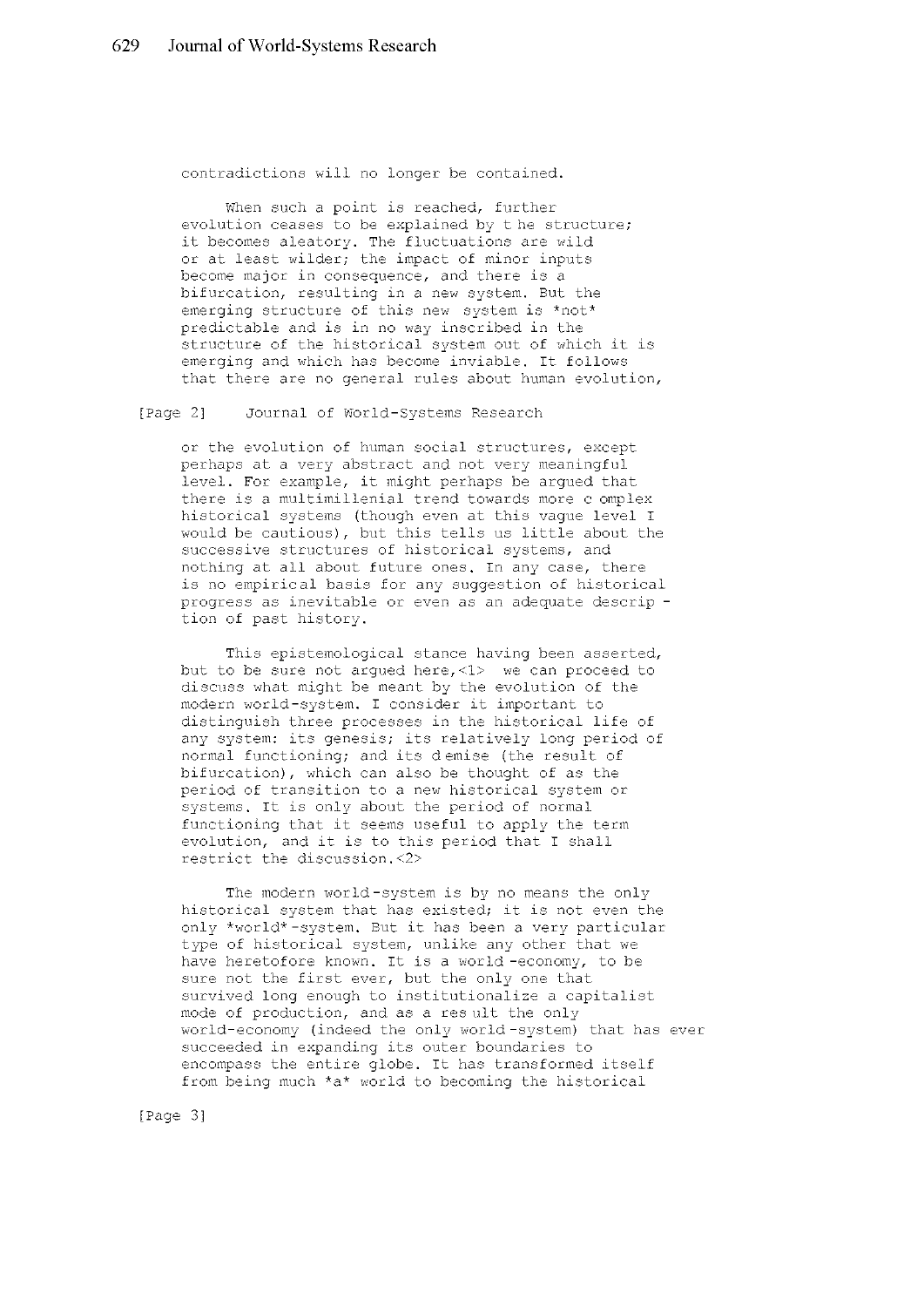system of \*the\* world.

It shares two features with every other historical system. It has an axial division of labor whose effective "stretch" defines its boundaries, boundaries which are flexible and can therefore expand (and contract). That is to say, the boundaries evolve. And it functions by means of a mixture of cyclical rhythms (the repetitive fluctuations which allow us to call it a system) and secular trends (the transforma tional vectors which allow us to call it historical). What defines the specificity of the modern world -system, the element which makes it different from all other historical systems, is the primacy of the drive for the \*endless\* accumulation of capital. Of course, most historical systems accumulate capital in some way. But only the capitalist world-economy has made the accumulation of capital the prime mover. We are not talking of a \*psychological\* drive, although of course \*some\* individuals may have internalized this objective as such. The system is constructed such that there are structural pressures to accumulate capital and to accumulate it endlessly. Its panoply of institutions function in ways to significantly reward those who accumulate capital and to punish those who do not. Furthermore, the strength of these pressures has constantly increased over time, which may be termed the steady intensification of the capitalist nature of the modern world-system. However, even in earlier periods, the strength of the pressures was already sufficient to keep the system on track in the face of internal forces which sought to alter its nature or prevent its further development.

The modern world-system consists of an intricately constructed and complex set of institutions that has functioned remarkably smoothly and

[Page 4] Journal of World-Systems Research

efficaciously over the past 5 00 years, given the ab surdity of the \_primum mobile\_ and the enormity of the resistance to the system both from the understrata (who have been mightily oppressed by it) as well as by powerful segments of the upper strata who have fear ed loss of power and prestige from the further evolution of such a system. A major premise of the structures of knowledge that have flourished within the system is that it functions in three separate arenas: the political, the economic, and the socio-cultural. Or, otherwise stated, the states, the markets, and the civil societies are said to be ontologically autonomous, and to utilize different logics. While this is a self-serving description of the system by its clerics, and does not stand up to careful epistemological or empirical analysis, it has a certain surface resemblance to the formal structuring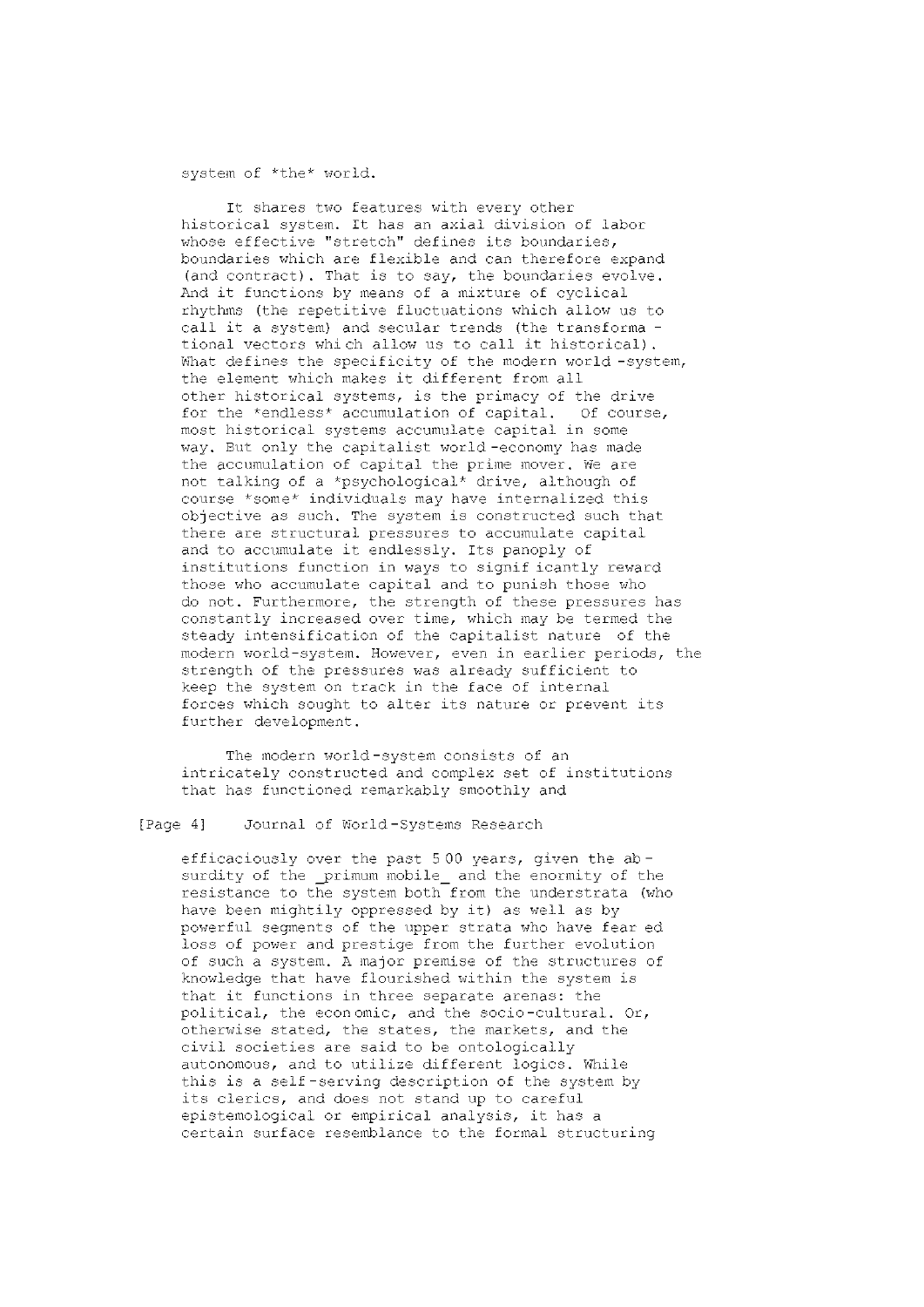of the institutional complex. We shall therefore describe these institutional arrangem ents under three main headings: production networks; the state and interstate structures; and the geoculture -- insisting on their total imbrication one with the other.

There are five central mechanisms by which the network of production structures permit the endless accumulation of capital: commodification; the multiplicity of modes of labor control; commodity chains; unequal exchange between core and periphery; and the group of monopolizing non-specialized capitalists functioning as the anti -market. Each mechanism can be briefly summarized.

Commodification means that activities that involve production, exchange, saving, or borrowing are monetized and thus become market operat ions. It is probably the case that virtually no historical system for the last 10,000 years has been without

### [Page 5]

commodification of some of its activities. However, since engaging in such operations in non-monetized forms protects them somewhat (though not perfectly) from appropriation for the purposes of capital accumulation, it is eminently logical that those who operate within the framework of a capitalist system seek to commodify ever more operations. And since it is also true that the spread and routinization of commodified activities tends to diminish their profitability, it is logical as well that monopolizing capitalists repeatedly encourage the search for new niches to commodify. The results we know: over time there has been a thrust towards the commodification of everything, a thrust which by the late twentieth century had reached levels undreamt of in former historical systems. To take only a particula rly aberrant example, we have entered into the era of the commodification of childbirth.

The modern world-system makes, as everyone remarks, more extensive use of wage-labor than did previous historical systems. Even so, it is worth noting that, after 500 years, wage -labor still is not the form of remuneration of the majority of the world's productive activities. There is a good reason for this. A system that maintains multiple modes of labor control (and therefore of labor remuneration) creates inbuilt mechanisms by which the demands of workers for increased compensation can be restrained. It even creates mechanisms by which surpluses created in non-commodified production can be appropriated. That mechanism is the semiproletarian household, in which wage-income represents a minority of the total household income from all sources. This structure was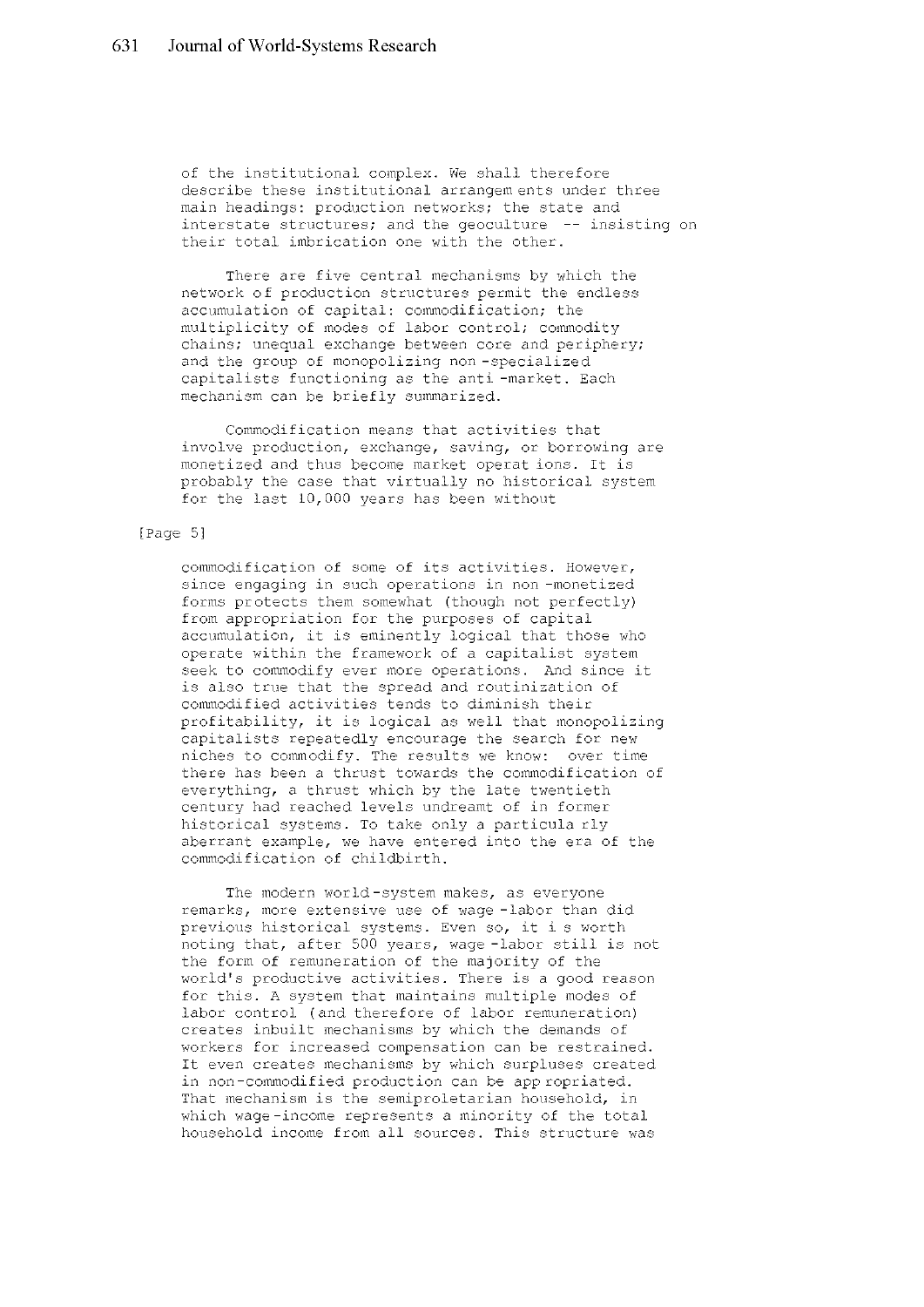more or less an invention of the modern world -system, and currently is the dominant model worldwide. In such

## [Page 6] Journal of World-Systems Research

households, the wages paid to those members engaging in wage -labor activities can be reduced below the level of household reproduction because th e household supplements this income with its other income -generating activities (market-oriented production, so-called subsistence production, rents, and transfers), the totality of which bring in a greater income per hour of work than does wage -labor. Hence, employing persons located in such semiproletarian households not only reduces the wage bills of the wage-employing producers but also transfers part of the other surplus accumulated by the household to the enterprise via the subsidization of the enterprise's below-par wages. The effort to obtain wage-employment and then ensure that such wage-employment is remunerated minimally at the level of household repro duction (the slogan was the "family wage") has been central to the class struggle throughout the history of the modern world-system. To the degree that proletarianization has been achieved, it is in large part the outcome of this class struggle.

Commodity chains have been the integument of capitalist production processes from the outset. Productive activities have always been systematically linked across the whole division of labor in insti tutionalized channels. It is not hard to demonstrate that almost every item that is marketed by enterprises is constructed from components (which are in turn constructed from components), utilizing  $machinery$  (constructed in turn from components...) and 1nanpower (sustained by food production constructed from components...), the totality of which are produced in geographically dispersed areas. (The so-called internationalization of capital refers to the existence of such commodity chains, except that the phrase incorrectly suggests that this is a new post -1970 or at most post-1945 phenomenon.) The existence of such chains makes it possible for different units of the chain to be structured in different ways one

# [Page 7]

from the other, and differing in themselves from one point in time to another. The possible differences include the degree of geographic dispersion of the producing enterprises in the unit; the degree of overall monopolization of production; the modes of labor control utilized; the degree to which the enterprises in one unit are owned by the same firm that owns enterprises in adjoining units (vertical  $integration of production$ , thus allowing some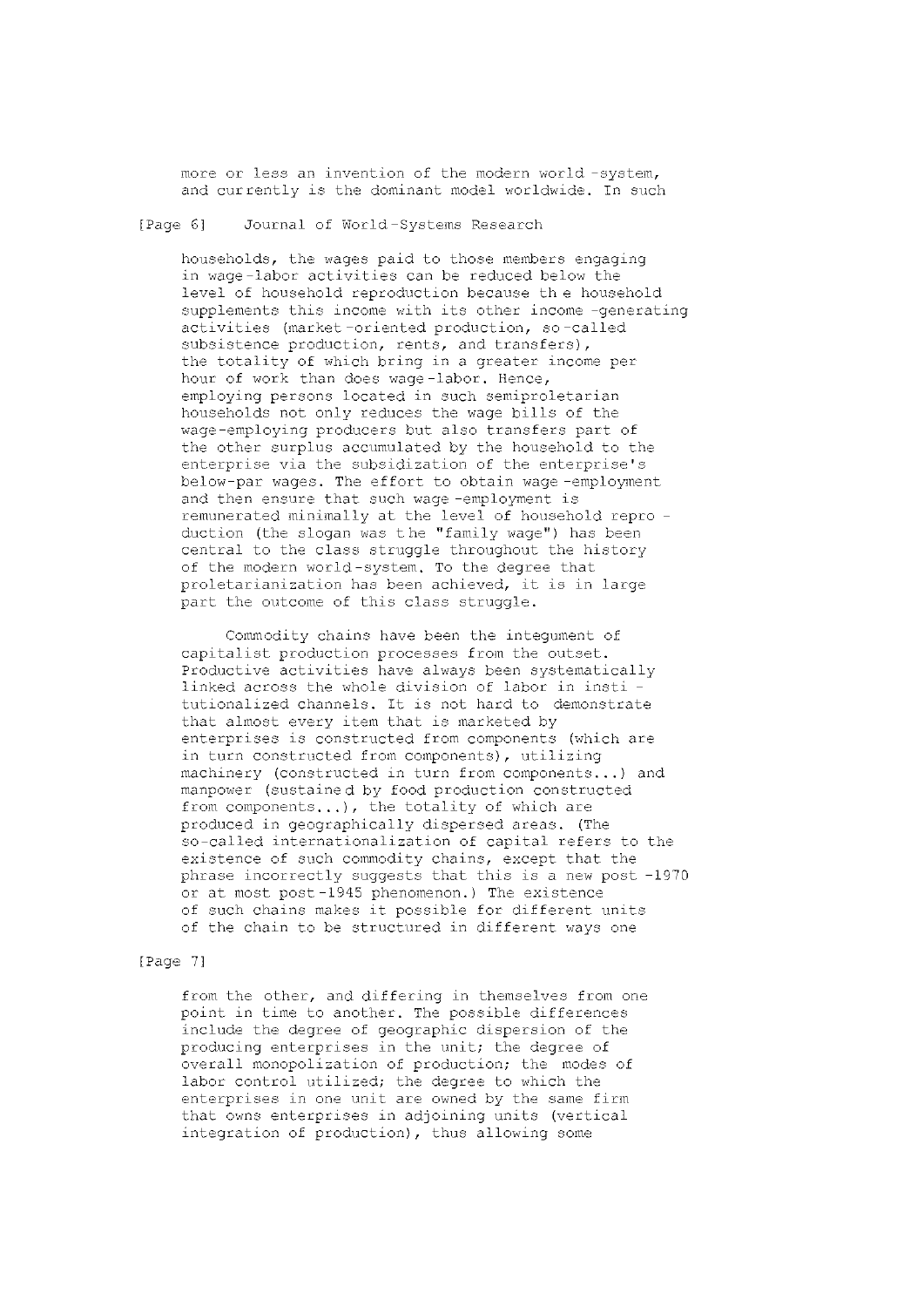operations to escape from the constraints of the world market; and the degree of profitability of each unit of the commodity chain compared to other units. Such a complex structure allows endless manipulation (reorganizing the structures of different units in the chain) with the objective of increasing the overall accumulation of capital and centralizing this surplus in fewer hands.

The creation of such commodity chains is what permits us to describe the axial division of labor as a core/periphery phenomenon in which unequal exchange is a major mechanism of surplus transfer and  $concentration.$  Fundamentally, the  $core/periphery$ antinomy refers to the relation between relatively monopolized units versus relatively competitive units, which is a high profit/low profit, high wage/low wage antinomy. Largely because of the advantages of reducing transactions costs, and the need to protect the accumulated capital politically, the core/periphery antinomy became empirically a spatial phenomenon, core-like activities tending to be concentrated in a few countries and peripheral activities tending to be concentrated in most of the rest, without ever having excluded the possibility that the full range of activities could and did exist inside the boundaries of any single country that was over a

## [Page 8] Journal of World-Systems Research

certain size. Spatial distribution reflected the process; it did not cause it. Unequal exchange has been the result of the political rules of the interstate structures that made the mobility of capital and merchandise across political frontiers far easier than the mobility of labor, and thereby guaranteed the transfer of surplus value from one set of owners to another (those located in the monopolized activities in the core zones).

Finally, the market is essential to the operations of a commodified production system. But since the more truly free (and not merely nominally free) the market, the greater the competition (and therefore the more difficult it is to attain significant profit levels), those who are great accumulators of capital represent (in B raudel's magnificent phrase) the \*anti-market\*, utilizing their political strength to ensure that unrestrained competition never becomes the norm. Since however 1nonopolies are always under political assault and any given quasi-monopoly has a rather short half-life (probably circa thirty years), great accumulators of capital must remain non-specialized, and engage in all kinds of operations simultaneously: production, commerce, finance, transport, information. Thi s enables them to jump ship (that is, shift the emphasis in their investment commitments) repeatedly, in search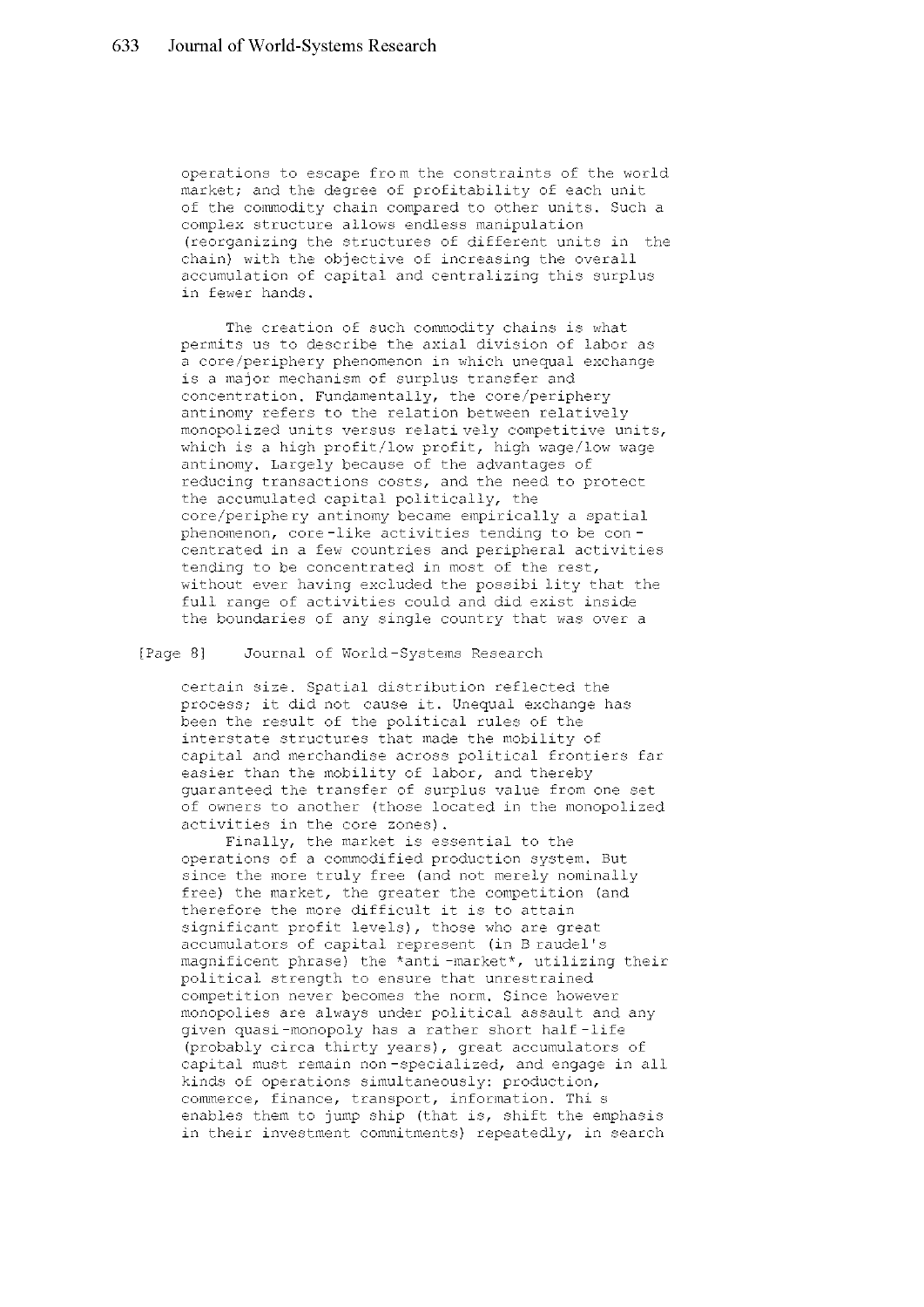of maintaining high overall levels of profit. Jumping ship not only has sectoral implications but geographical ones as well.

The shift of investments has tended to occur primarily within the framework of the Kondratiev cycles, which are the consequence of the exhaustion of the ability to monopolize leading sectors of production, and consequently of decline of worldwide

### [Page 9]

profit levels. The periods of contraction (B -phases) see relocations of industrial production, and thus opportunities for a few (but only ever a very few) semiperipheral states (those with a fairly even 1nixture of core -like and peripheral activities) to improve their relative position at the expense of other states. They also tend to see shifts of in vestment allocation from industrial to financial sectors. They see the search for innovative sources of 1nonopolized activities. They have often involved, after a while, some reallocation of world income to stimulate overall demand, while simultaneously expanding the boundaries of the world-system into new zones in search of very low-cost labor to compensate for the redistribution. In short, they have tended to juggle the world's economic geography while reproducing the same basic structure.

The possibility of the endless accumul ation of capital has depended upon the ability of the great accumulators not merely to concentrate the surplus -value, but to defend its concentration both against predators and against the demands of the workers that have produced it. The state and interstate structures are at one and the same time a rampart for the great accumulators and a continuing danger. The state can be the primary predator; no predator was ever as efficacious historically as an emperor ato p a redistributive structure. Anything that would reproduce such a political structure with the increased technological efficiencies of the modern world would be a nemesis to the endless accumulation of capital. The great accumulat ors are thus notably wary of stateness (the rhetoric about laissez -faire ). Yet on the other hand, never has workplace bargaining power been greater than in the modern world -system, and never have monopolies been easier to crack than i n

# [Page 10] Journal of World-Systems Research

modern times, which has meant that the great accumulators desperately needed political defense not only against the working classes but against their competitors (Frederic Lane's "protection rent"). Balancing such contradictory constraints has been a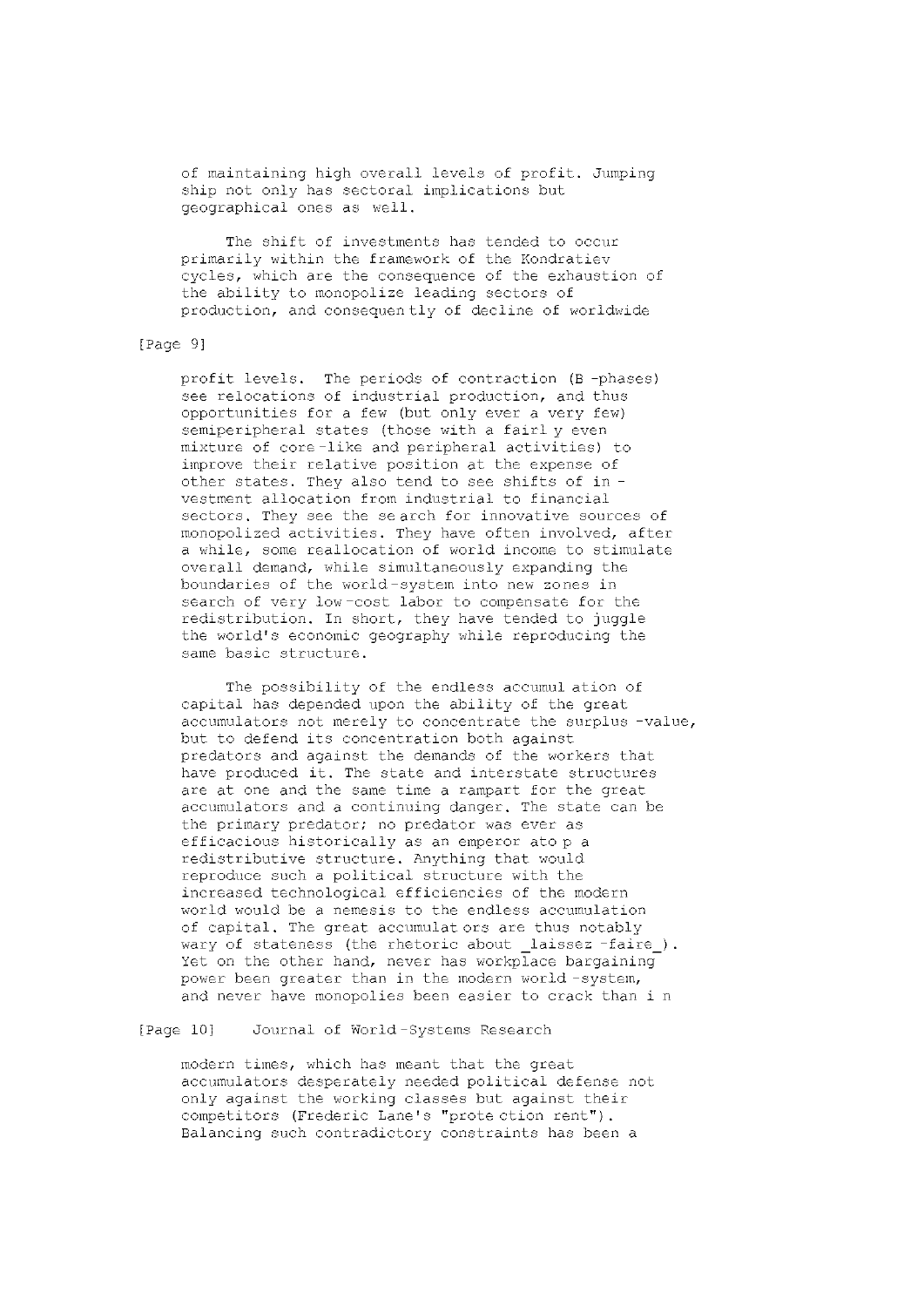tricky game from the beginning. The optimal mode has been found to be that formed by the creation of a network of so-called sovereign states (in fact sharply graded in political strength) operating within a loose,

but meaningful, interstate system, in which hegemonic powers periodically and temporarily create regimes of interstate order that seek to maximize the possibilities of the endless accum ulation of capital.

Creating strong states in the core offers many advantages to monopolizing capitalists. It establishes a strong refuge for their property. It creates a political structure capable of advancing their interests in the world-system. Its higher level of taxation is simply a protection cost, eminently reasonable. Eventually, by making the strong state a liberal state as well, a high degree of internal order is ensured at relatively low cost. Furthermore, strong states in the core can work to ensure that states in the periphery do not become strong enough to interfere with the process of the worldwide accumulation of capital.

To be sure, it is not as simple as this, for two reasons. On the one hand, there is not a single homogeneous group of monopolizing capitalists, but rather a group caught in the contradiction of having class interests that unite them and individual interests that divide them profoundly. And on the other hand, the world's working strata are not simple objects of manipulation by dominant forces, but active agents of resistance. Both these complications account for a considerable part of the political history of the modern world-system.

[Page 11]

Inter-capitalist competition has two immediate impacts on the state and interstate structures. First, any kind of political mechanism that aids the maintenance of any particular mon opolizing effort represents for its non -beneficiaries an obstacle that they will seek to overcome. They constantly organize to overcome such obstacles: for example, calls for more laissez-faire within states; opposition to protectionism in the strongest states, and calls for it in the others; geographical transfer of production sites, with its consequent impact on the financial and social strength of given states. This story is usually recounted under the hea ding of the history of macroeconomic structures.

The second impact is even greater. The organization of hegemonies gives distinct advantages to certain groups of monopolizing capitalists. But hegemonies are self-destructing because of their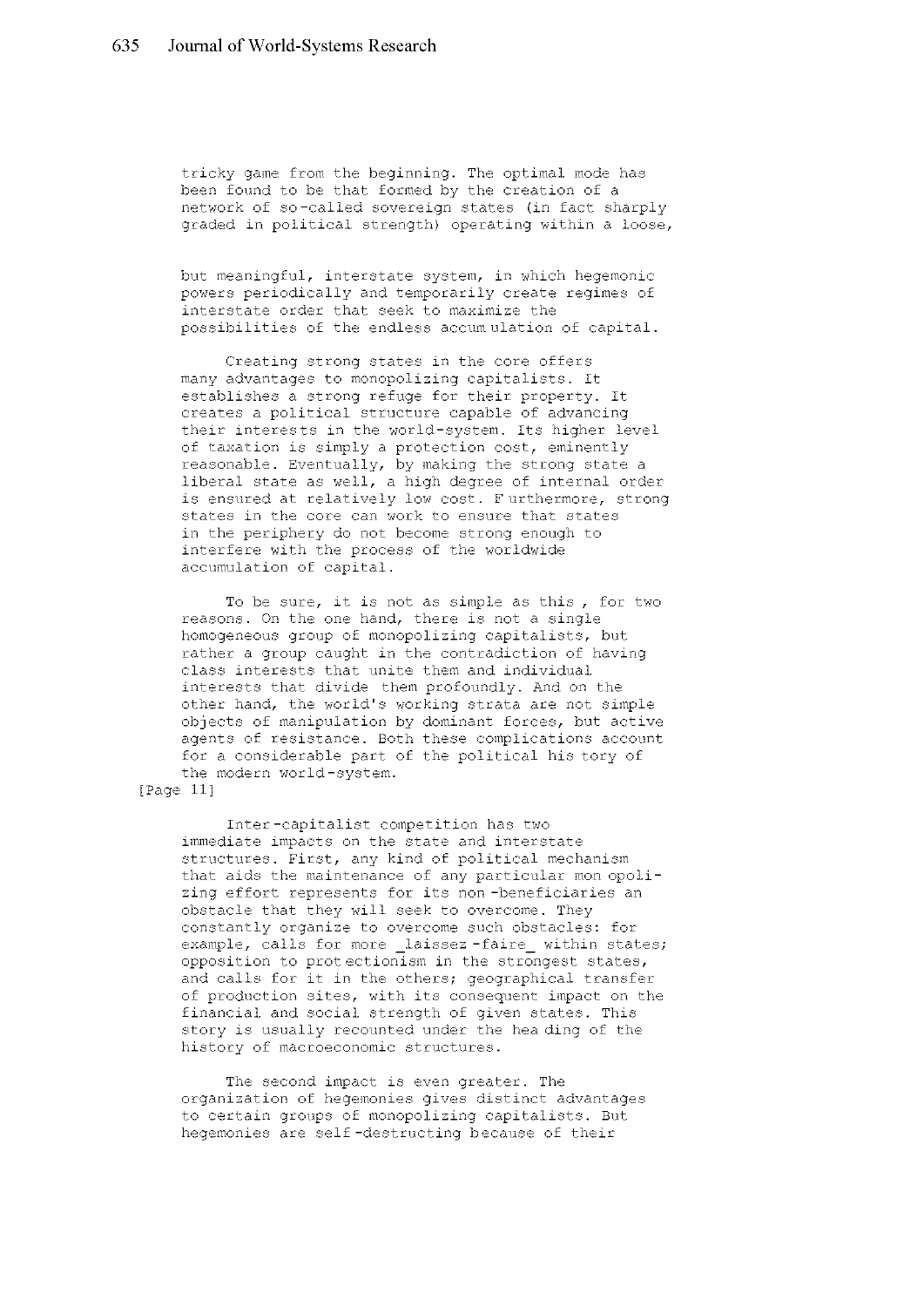necessarily increasing costs. When hegemonic powers decline, others seek to take their place. This is a long process, and has historically resulted in their long geopolitical struggles, each of which culminated in a "thirty years' world war," and an eventual strengthening of the interstate structures. This story is usually recounted under the heading of international relations. We can discern hegemonic cycles much longer than the Kondratiev cycles.

The active oppositional agency of oppressed strata is a constant of the modern world -system. From the outset, the pressure of urban working strata tended to push wage levels slowly upward, which periodically led to the need to seek out working strata ready to work at lower income levels. This was

### [Page 12] Journal of World-Systems Research

one of the main factors behind the repeated geographic expansion of the modern world -system, as noted previously. Nonetheless, such opposition tended to be scattered, unorganized, and lacking ideological strategy until the nineteenth century.

It was the French Revolution that catalyzed an important cultural transformation of the modern world-system. Although the origins and the trajectory of the French Revolution was in very large part the outgrowth of the Franco-British struggle for hegemony in the world-system, <3> the most important consequence was the transformation of mentalities throughout the world-system, pointing up the long-existing anomaly that there existed no adequate geoculture to legitimate the economic and political structures of the capitalist world-economy. The anomaly was brought to an end by the fact that two themes put forward in the French Revolution gained such resonance among such large strata of the world-system that there seemed no way of "restoring" the antecedent cultural situation. These two themes were the normality of political change and the belief that sovereignty resides in the "people."

The nineteenth century was the moment of the construction of a coherent geoculture for the modern world-system. One of the major factors was the rise of organized antisystemic movements in two forms: the social movement and the national movement. Although serious formal organization did not occur until the late nineteenth century, the early stirrings of these movements prompted preparatory responses almost immediately. The two themes -- normal change and popular sovereignty -- were of course exceedingly dangerous for the political stability of the world -system, legitimating democracy. In response to these themes there emerged a trinity of ideologies, which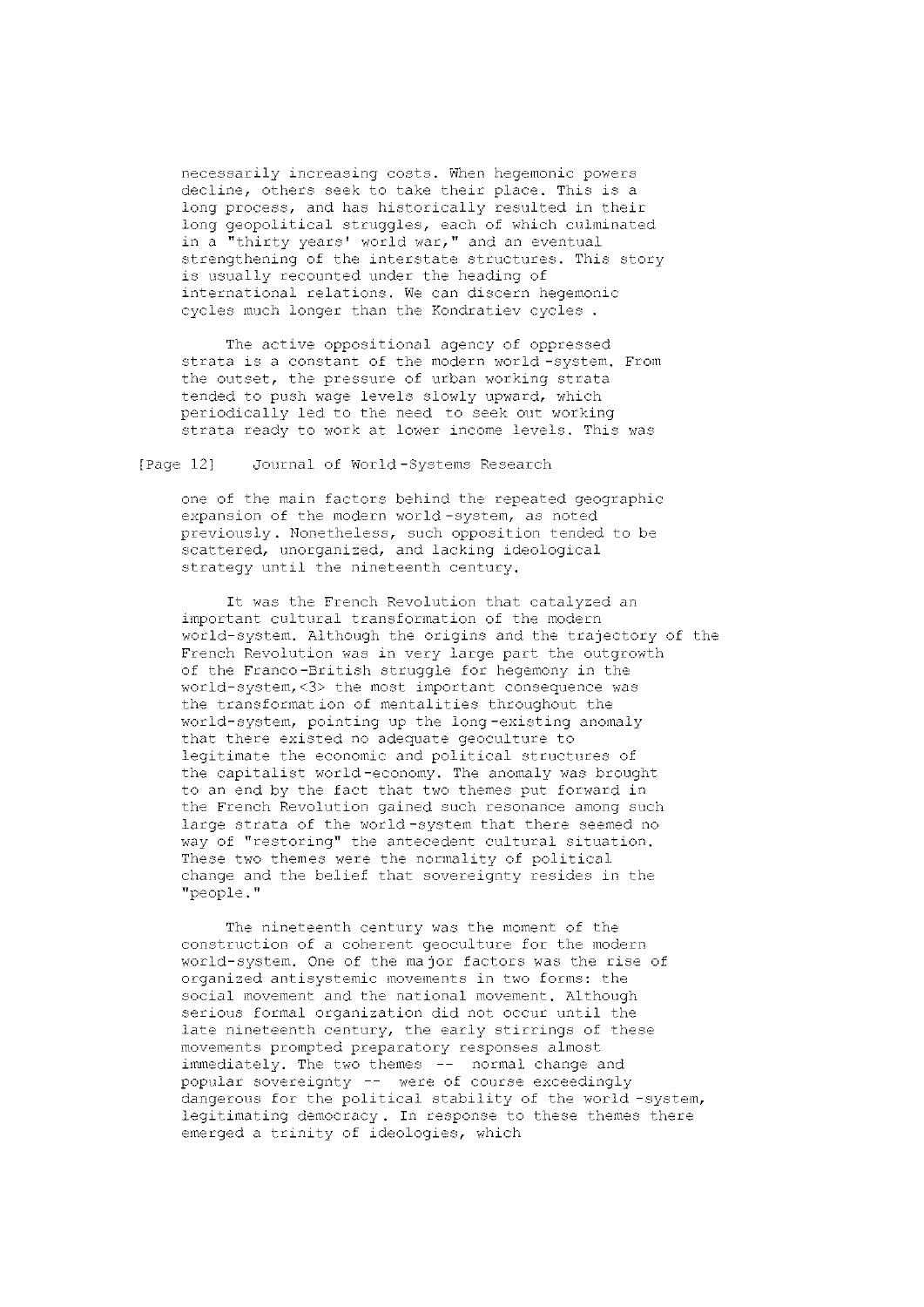were really meta-strategies of political control:

#### [Page 13]

conservatism, liberalism, and radicalism/socialism. Each represented fundamentally a different mode of coping with the normality of change and popular sovereignty. By 1848, it became clear that the centrist ideology of liberal reformism (an ostensibly universalizing doctrine, but one whose application was always restricted to "deserving, civilized" persons) was the dominant one, the two other ideologies slowly turning themselves into modified versions of liberal re formism.

Liberal reformism had an appealing political strategy, which conservatives eventually realized was necessary to contain the dangerous classes in ways that would preserve the processes of the endless accumulation of capital, while radicals/socialists eventually realized that this program was the maximum their real political strength could obtain for them at that stage of the historical development of the modern world-system. The package offered by liberal reformism, and enacted for Europe/North America during the nineteenth century, had three components: the gradual according of universal suffrage; the beginnings of welfare legislation and welfare redistribution; nationalism of the core zone, with its essential component of racism/sexism. Historically, this formula was extraordinarily successful in the core, and in the twentieth century there was an attempt to apply it on a world scale. This latter attempt, initially successfully, eventually foundered on the absence of a group to pay its cost: there was no Third World for the Third World. But the mechanism was clearly in place, and discussing its foundering would bring us into the subject of the crisis of the world-system and its demise, a subject we have excluded from this analysis of evolutionary processes.

## [Page 14] Journal of World -Systems Research

The construction of the geoculture involved legitimating the dominant political ideology in the structures of knowledge. The universalism of liberalism was given an ontological status in the moral dominance of modern science as the only rational form of analytical discourse. This involved the revival of the world university system, the creation of the modern structure of "disciplines," the application of Newtonian linear analysis and its re jection of the organizing relevance of time/space to all arenas of discourse (and specifically the social sciences), and of course the secular state and the moral neutrality of the scholar.